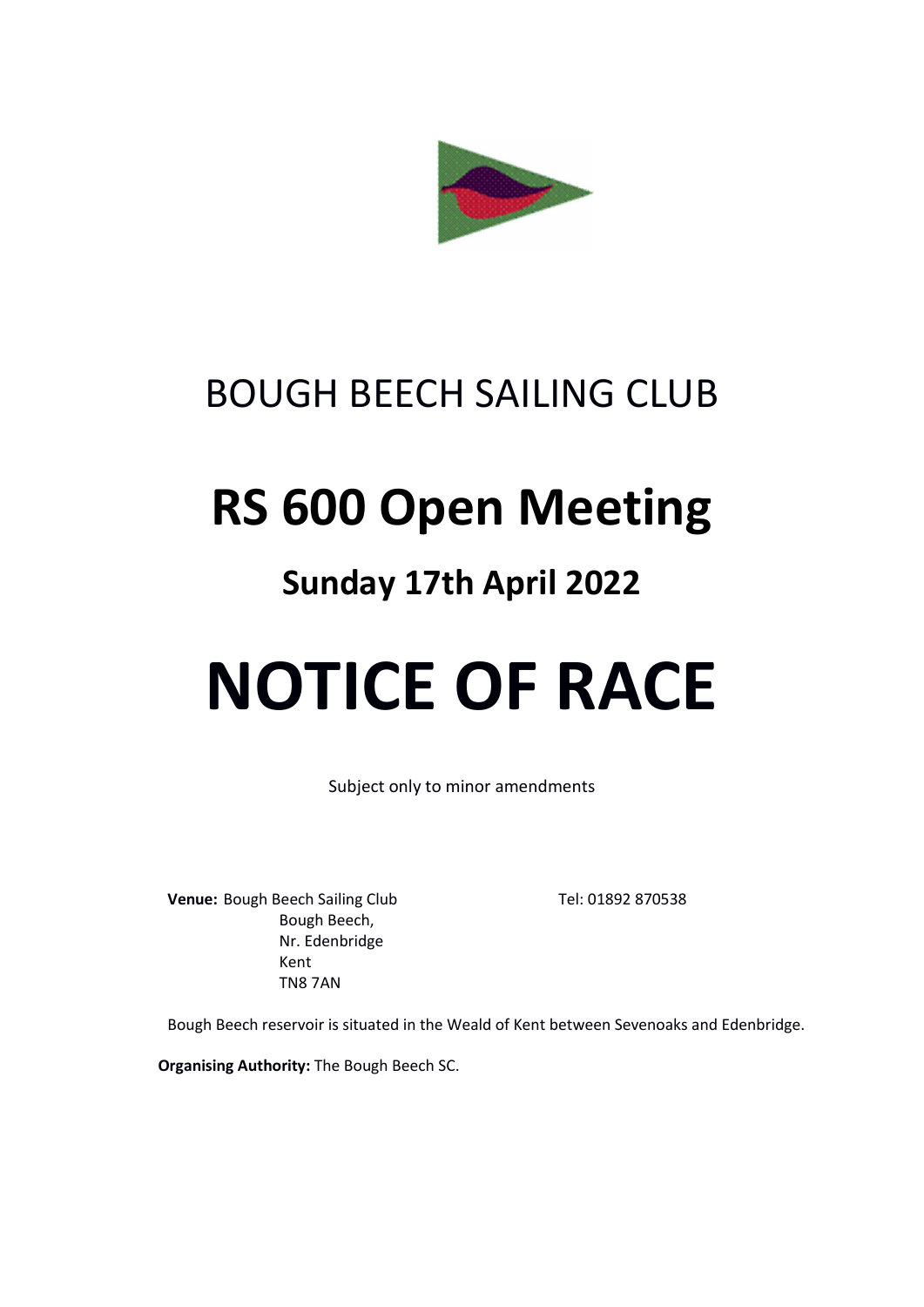#### 1. Rules:

1.1. The series will be governed by the rules as defined in the World Sailing Racing Rules of Sailing (RRS) 2021 - 2024, the RYA prescriptions, This Notice of Race (NOR) and the Sailing Instructions (SIs).

1.2. In the event of any conflict between these Rules, those of Sailing Instructions shall prevail.

1.3 The exoneration penalty (and the advisory and RYA Arbitration) of the RYA Rules disputes procedures will be available.

1.4. RRS 29.2; RRS 35; RRS 40.2; RRS 60.1(a); RRS 64.2; RRS A4. RRS A5; A9(a); Race signals ICF "L" and Appendix S 11.1. The changes will appear in full in the Sailing Instructions. The Sailing Instructions may also change other racing rules.

1.5. There will be no penalties if a mark is hit whilst racing.

#### 2. Safety Regulations

2.1 [DP] Adequate personal buoyancy must be worn by all persons at all times when afloat and on the pontoon jetty, except briefly while adjusting clothing or personal equipment. This changes RRS Rule 40 and the preamble to Part 4, and BBSC Club Byelaw E8.

Buoyancy must be appropriate to the size and weight of the individual and the activity in which they are engaged and must be worn in accordance with the manufacturer's guidelines. It is the responsibility of each individual, or in the case of a child, their parent, guardian or support person to ensure this.

#### 3. Eligibility & Entry.

3.1 All Entrants must be members of the RTS Association

3.2 The series is open RS 600 dinghies. Boats may only be entered using the official entry form.

3.3 Eligible boats may enter either by completing the entry form available on-line at www.boughbeechsc.org.uk and sending it, together with the required fee to Bough Beech Sailing Club, Winkhurst Green Road, Bough Beech, Nr. Edenbridge, Kent, TN8 7AN to arrive before XXX (date); or by entering on the day at the club.

3.4 Entries will be accepted up to 1015hrs on the race days for those entering on the day.

#### 5. Fees.

- 5.1 Required series fees are as follows: £15 per boat.
- 5.2 Cheques should be made payable to "Bough Beech SC" and accompany the entry form.

#### 6. Schedule.

- 6.1 Registration will take place in the club house from 09.30 hrs.
- 6.2 A briefing will be held at 10.15hrs
- 6.3 Racing will be held concurrently with Club racing and over the same course. Times of races:

Race 1: 1100hrs

Race 2: As soon as possible after Race 1

Race 3: The Race Committee may at its discretion start Race 3 as soon as possible after Race 2, or after a break ashore

- 6.4 The number of races sailed on the day will depend on weather conditions and at the discretion of the race committee. The race management may vary the starting order depending on wind strength and direction.
- 6.7 No warning signal for any race will be given after 15.15 hrs.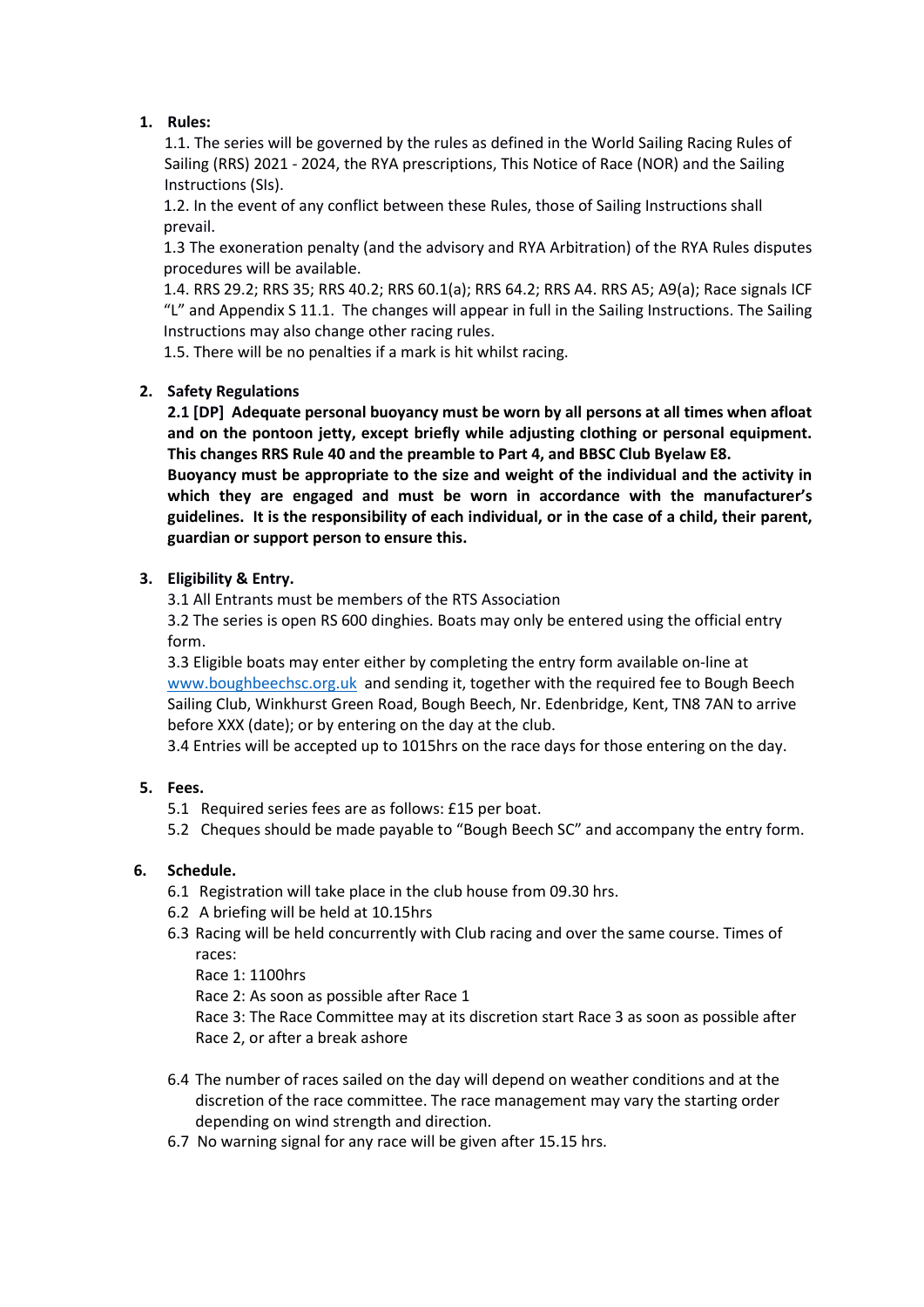#### 7. Sailing instructions.

7.1 The sailing Instruction will be available on the club website and on the official notice boards in the clubhouse.

#### 8. Class Flags

 8.1. The following class flags will be used; RS 600 – Class Flag

#### 9. The Courses.

9.1 The courses to be sailed will be defined in the sailing instructions and displayed at the club.

#### 10 Scoring.

10.1 The scoring system of RRS Appendix A.4 will apply (see RRS 90.3). 10.2 A minimum of one race is required to be completed to constitute the series. 10.3 The number of races a boat may exclude from her score (or the number of races to count) will depend upon the number of races completed as follows:

| Number of races completed | Races to count   |
|---------------------------|------------------|
| 3 races completed         | 3 races to count |
| 2 races completed         | 2 races to count |
| 1 race completed          | 1 race to count  |

#### 11. Radio Communications.

11.1 Except in an emergency, a boat shall neither make radio transmissions while racing nor receive radio communications not available to all boats. This restriction also applies to mobile telephones.

#### 12. Prizes.

12.1 The Bough Beech Organising Committee will award prizes at its discretion.

#### 13. ADVERTISING.

13.1 .Boats may display advertising supplied by the organising authority.

#### 14. Risk Statement

14.1 RRS 3 states: 'The responsibility for a boat's decision to participate in a race or to continue to race is hers alone.' By participating in this event each competitor agrees and acknowledges that sailing is a potentially dangerous activity with inherent risks. These risks include strong winds and rough seas, sudden changes in weather, failure of equipment, boat handling errors, poor seamanship by other boats, loss of balance on an unstable platform and fatigue resulting in increased risk of injury. Inherent in the sport of sailing is the risk of permanent, catastrophic injury or death by drowning, trauma, hypothermia or other causes. The organising authority will not accept any liability for material damage or personal injury or death sustained in conjunction with or prior to, during, or after the regatta.

#### 15. Insurance.

15.1 It is a condition of entry that each participating boat shall be insured with valid thirdparty liability insurance with a level of cover adequate to cover all third party claims.

#### 16. Rights and Copyright

16.1 By participating in this event, a competitor automatically grants to the Organising Authority the right in perpetuity to make, use and show at their discretion any motion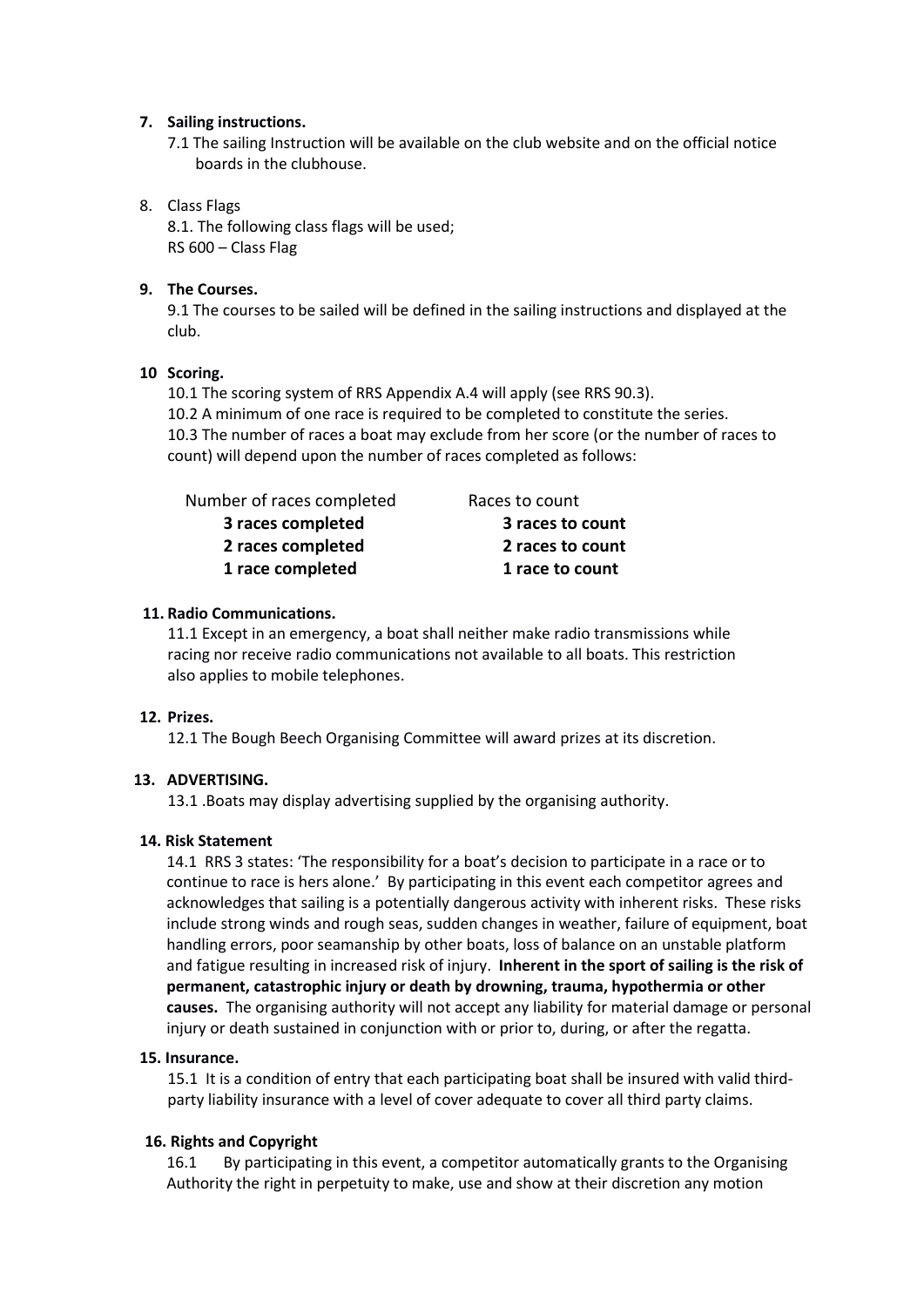pictures, still pictures and live, taped or filmed television and other reproductions of him/her during this long series event and of all of his/her material related to the championship, without compensation.

#### 17. Data Protection

17.1 In order to manage the events, information provided by competitors will be held on a database. The management of personal information and images (as in NOR 15) will comply with the Club's Privacy Policy http://www.boughbeechsc.org.uk/wpcontent/uploads/docs/BBSC-Privicy-policy.pdf and Data Protection Guidelines. http://www.boughbeechsc.org.uk/wpcontent/uploads/docs/BBSC-Data-Protection-Guidelines.pdf

The Organising Committee, BBSC March 2022

#### See below for additional information